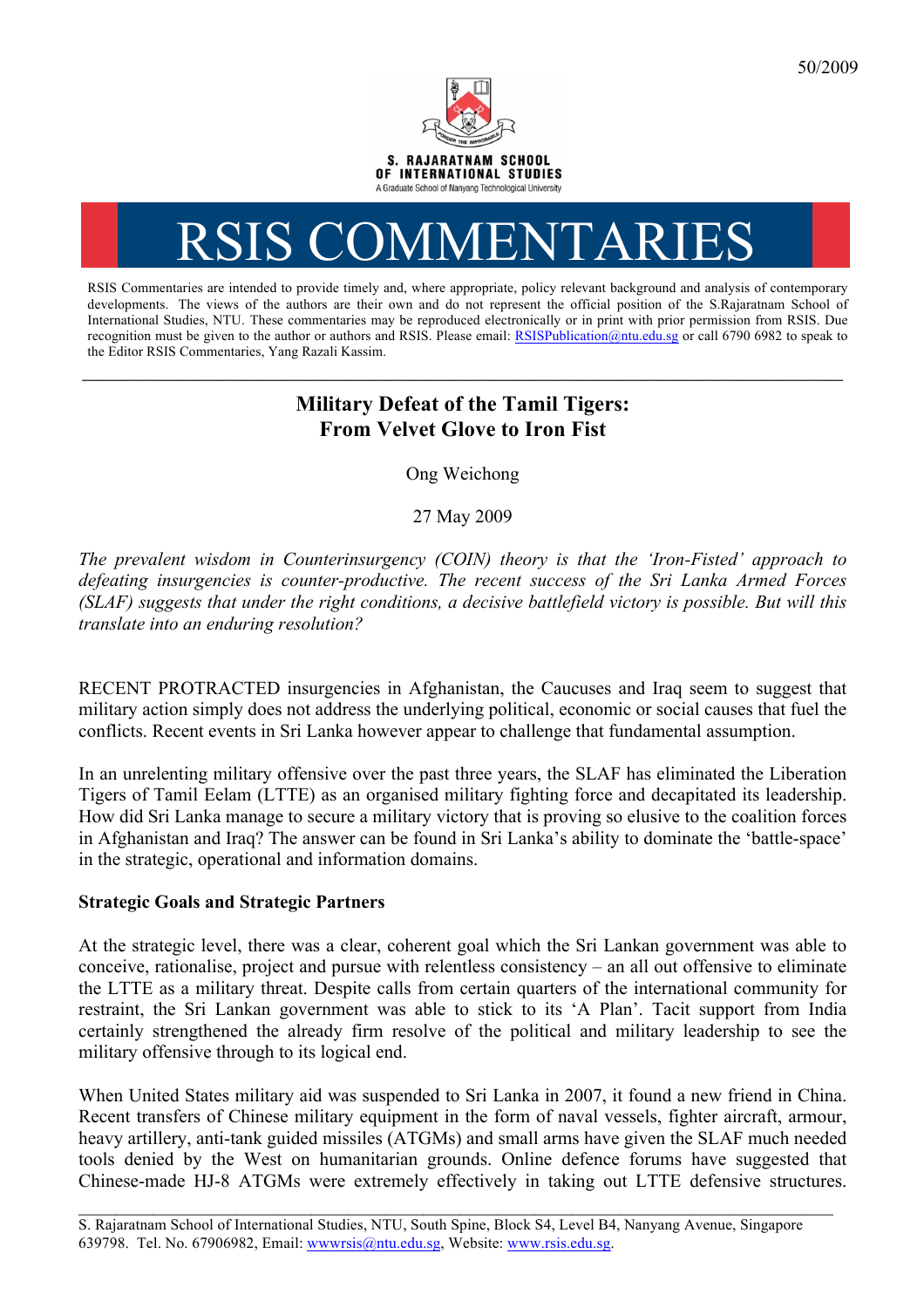Israeli military assistance, though present, has not been significant compared to that from the Chinese.

Indeed, Chinese financial backing of the new multi-billion-dollar Hambantota deep-water port in Southern Sri Lanka stands as a testament to the new strategic relationship between China and Sri Lanka. What the West threatens to withhold, China now provides at 'friendship' prices.

#### **Explaining Operational Success**

At the operational level, Sri Lanka was able to wrest the initiative away from the LTTE as the military campaign progressed. In its 26-year fight against the LTTE, the SLAF rarely got the LTTE to fight a decisive military campaign on its terms. However, since 2004, splits within the LTTE movement and defections to the government side severely eroded the military leadership of the Tamil Tigers. When the Sri Lankan military took the fight to the LTTE strongholds, the Tamil Tigers could no longer employ the advantage of asymmetry, but were forced into defensive actions to hold on to their rapidlydiminishing territory.

The struggle to hold ground ultimately became conventional battles of attrition in which the numerical and firepower superiority of the SLAF became telling. The capture of the strategically vital Elephant Pass effectively hemmed in the LTTE to a restricted pocket on the north-eastern coast. As the ring grew tighter, the SLAF was able to pull-off a textbook 'Cannae' – the paradigmatic battle of encirclement and annihilation. In short, the final battles that sealed the fate of the LTTE as a fighting force seem to demonstrate that military-centric means can work in COIN.

#### **Salience of the Information Space**

One of the key factors that enabled the success of Sri Lanka's military campaign is the ability of the government to dominate the information space. Contrary to the 'global insurgencies' in Iraq and Afghanistan, the LTTE's armed struggle was of local proportions (geographically, politically, operationally, perceptively and as portrayed by the mainstream media). By localising the conflict yet further, the Sri Lankan government was able to control the dissemination of its images.

Unlike Israel's recent Operation Cast Lead in Gaza, there was no proliferation of videos on Youtube depicting alleged human rights abuses to viscerally shock and play on the conscience of global netizens. Unlike their network-centric Western counterparts operating in Iraq or Afghanistan, the average Sri Lankan soldier belongs to the industrial rather than the information age. He does not go into the area of operations (AO) accompanied by a helmet-cam, iPod or iPhone taking and sharing videos that might negatively affect the strategic picture or at the very least cause a public relations disaster.

Most importantly, the Sri Lankan government was able to keep the international press out of the conflict areas and control the flow of images. As a corollary, the SLAF operated in an insulated information bubble -- free from the interference of journalists who might otherwise undermine military operations.

Images that eventually emerged were of flag-waving Colombo residents and an effigy of David Miliband, the British Foreign Secretary, going up in smoke -- defiant signals to anyone who wishes to take their war-winning leaders to task for human rights violations. Firm comments such as "Our president will tell the UN secretary general we did the right thing - to finish the war off" were prevalent views held by the Sinhalese majority. In short, the Sri Lankan government was able to capitalise on the groundswell of Sinhalese opinion staunchly in favour of the military option.

There is no question that the Sri Lankan government's efforts to dominate if not control the local information battle-space have been immensely successful. The information 'firewall' that shrouded the